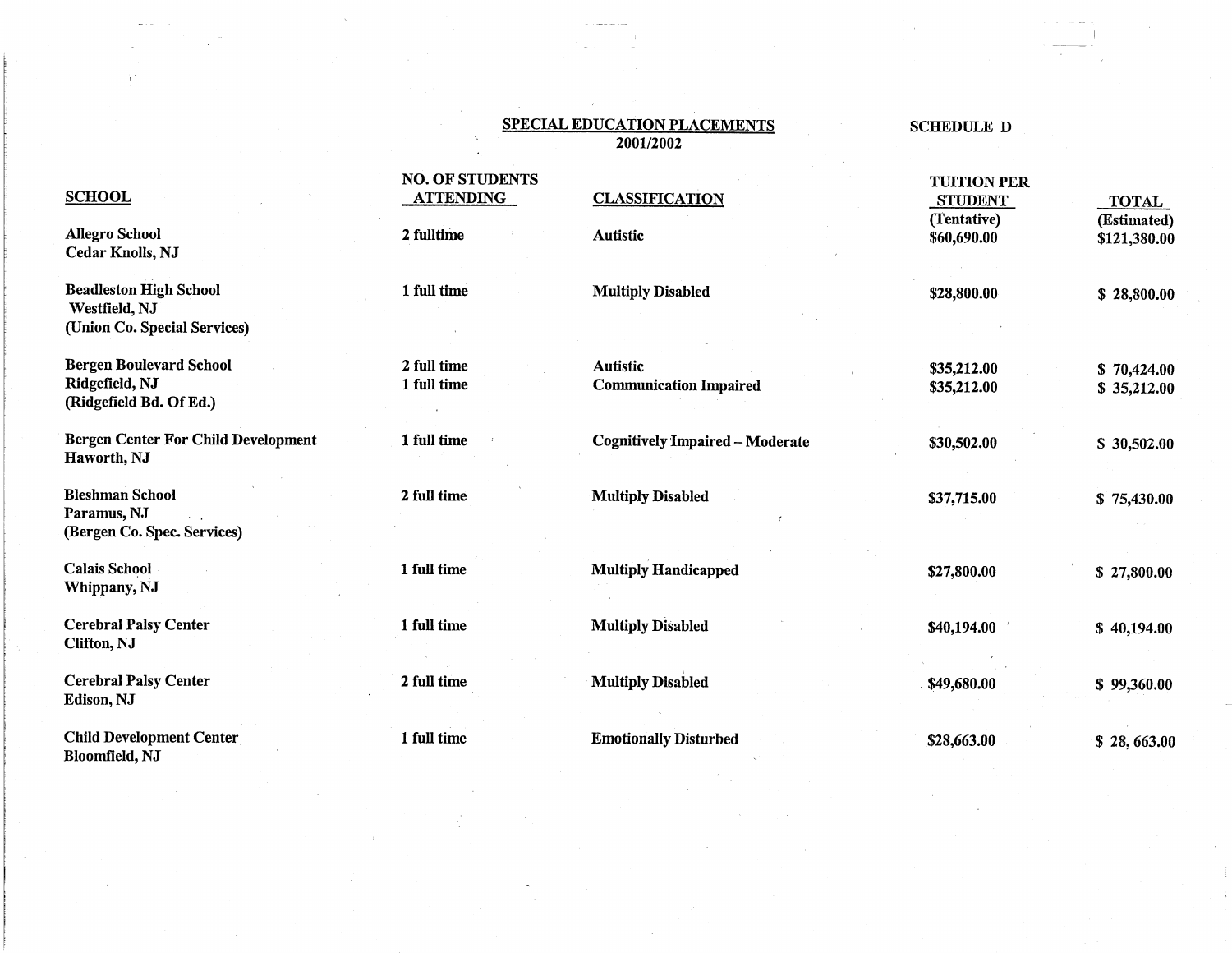# NO. OF STUDENTS TUITION PER SCHO\_QL .ATTENDING CLASSIFICATION\_ STUDENT TOTAL (Tentative) (Estimated) Children's Institute 1 and 1 full time 1 full time Emotionally Disturbed 537,800.00 5 37,800.00 Verona, NJ 2 full time Specific Learning Disability \$37,800.00 \$ 75,600.00 1 full time Autistic \$37,800.00 \$ 37,800.00 2 full time Preschool Disabled \$37,800.00 \$ 75,600.00 Children's Learning Center 1 full time Preschool Disabled \$34,500.00 \$34,500.00 \$34,500.00 Community High School 2 full time Specific Learning Disability \$32,122.00 \$64,244.00 Community Lower School 1 full time Specific Learning Disability \$25,301.00 \$ 25,301.00 ECLC 5full time Specific Learning Disability \$25,092.00 \$124,460.00 Chatham, NJ 25,092.00 1 full time Communication Impaired \$25,092.00 \$25,092.00 Essex Valley High School 1 full time **Other Health Impairment** \$29,339.00 \$ 29,339.00 \$ 29,339.00 Felician School 1 full time Multiply Disabled \$23,280.00 \$ 23,380.00 Godwin School **1 full time Auditorily Impaired** 535,812.00 \$ 35,812.00 \$ 35,812.00 Highland Avenue School 1 full time Auditorily Handicapped \$35,812.00 \$35,812.00 \$ 35,812.00

Cedar Knolls, NJ

Teaneck, NJ

Teaneck, NJ

W. Caldwell, NJ

Lodi,NJ

Midland Park, NJ (Bergen Co. Spec. Services)

Midland Park, NJ (Bergen Co. Spec. Services)

High Road School **1** full time **Other Health Impairment** \$28,949.00 \$28,949.00 \$28,949.00 Lodi,NJ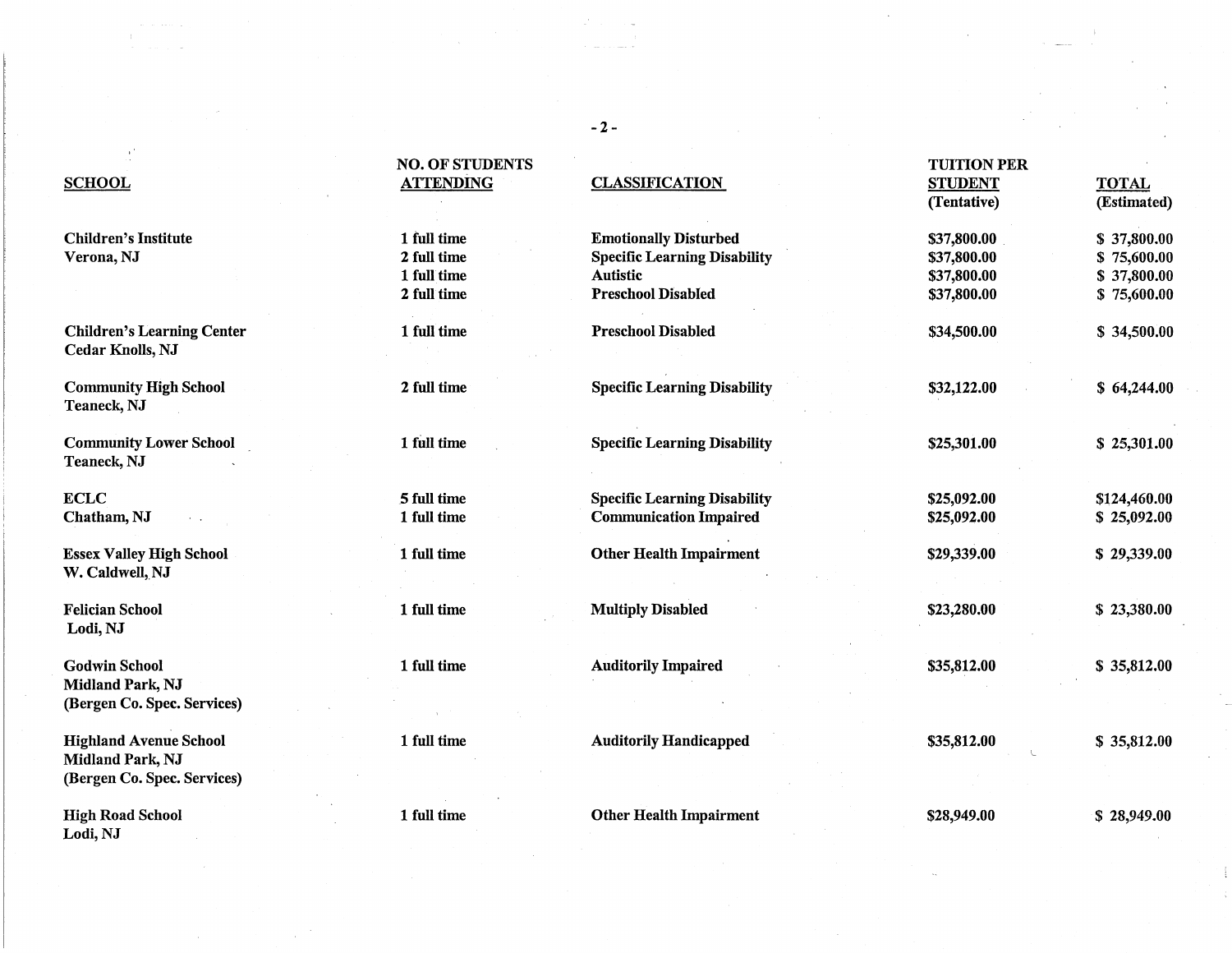### **SCHOOL ATTENDING CLASSIFICATION STUDENT TOTAL**

(Youth Consultation Services)

(Tentative) (Estimated) Holmstead School 1 full time 1 full time Emotionally Disturbed \$29,347.00 \$29,347.00 Ridgewood, NJ Horizon School **1** full time Preschool Disabled \$43,906.00 \$43,906.00 \$43,906.00 Livingston, NJ (CP Assoc. of No. Jersey) Lakeview Learning Center 1 full time Specific Learning Disability \$31,567.00 \$31,567.00 \$31,567.00 Wayne, NJ Midland School **1** full time Autistic 5 30,502.50 \$ 30,502.50 North Branch, NJ Millburn Regional Day 1 full time 1 full time Multiply Disabled \$38,955.00 \$ 38,955.00 Millburn, NJ Montclair State U. Psychoeducation Center 1 full time Preschool Disabled \$52,020.00 \$52,020.00 \$ 52,020.00 Demonstration Program Montclair, NJ North Hudson Academy 1 full time 1 full time Multiply Disabled \$26,152.00 \$ 26,152.00 North Bergen, NJ Palisades Learning Center 1 full time 1 full time Other Health Impairment \$31,526.00 \$ 31,526.00 Paramus, NJ Sage Day School 1 full time Emotionally Disturbed \$31,930.00 \$ 31,930.00 Rochelle Park, NJ 1 full time Specific Learning Disability \$31,930.00 \$ 31,930.00 V. Sawtelle Learning Center 1 full time- Autistic 341,025.84 \$41,025.84 \$41,025.84 Montclair, NJ

-3-

NO. OF STUDENTS TUITION PER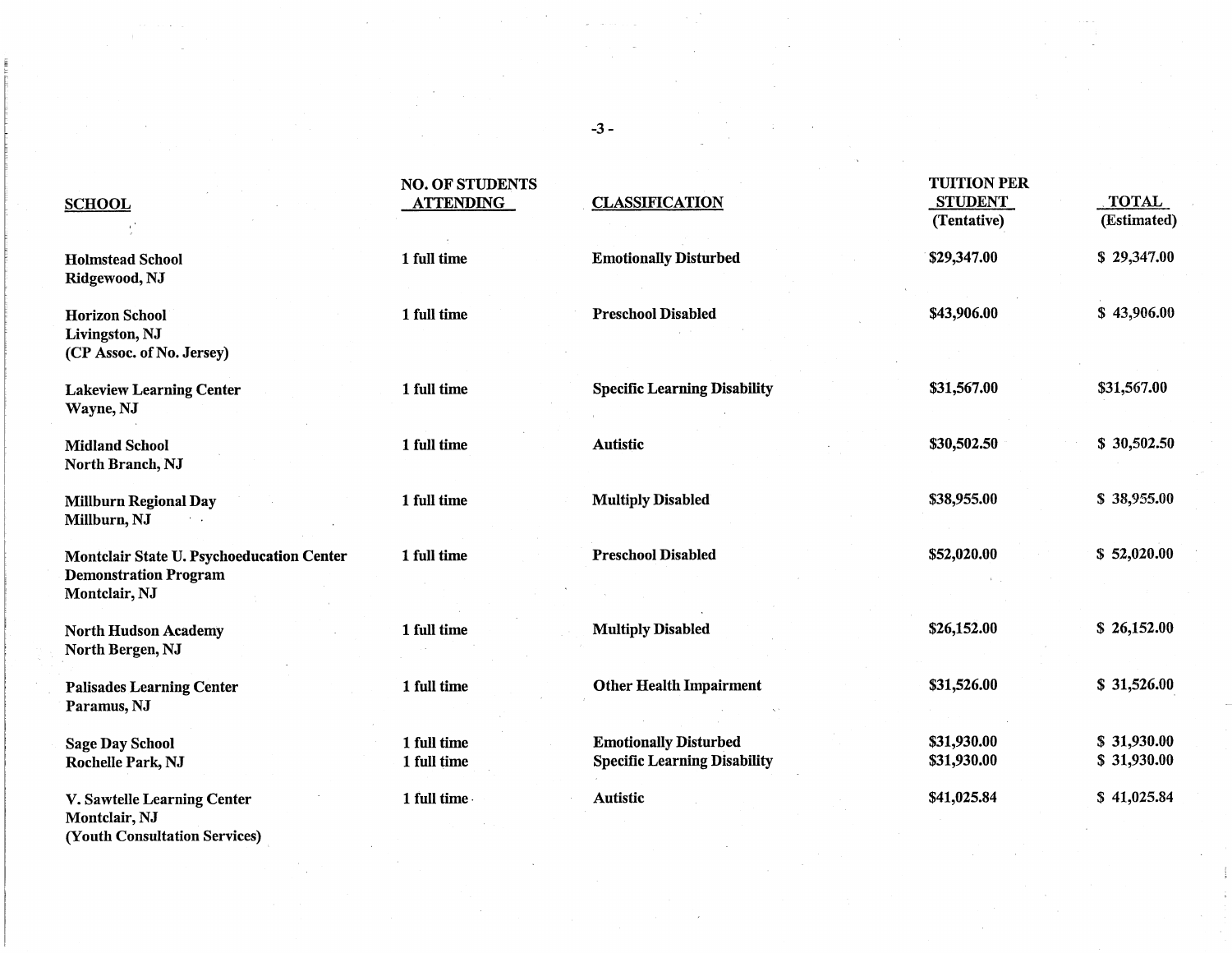|                                | <b>NO. OF STUDENTS</b> |                                     | <b>TUITION PER</b> |              |
|--------------------------------|------------------------|-------------------------------------|--------------------|--------------|
| <b>SCHOOL</b>                  | <b>ATTENDING</b>       | <b>CLASSIFICATION</b>               | <b>STUDENT</b>     | <b>TOTAL</b> |
|                                |                        |                                     | (Tentative)        | (Estimated)  |
| <b>Shaler Academy</b>          | 1 full time            | <b>Autistic</b>                     | \$35,212.00        | \$35,212.00  |
| Ridgefield, NJ                 | 1 full time            | <b>Preschool Handicapped</b>        | \$35,212.00        | \$35,212.00  |
| (Ridgefield Bd. Of Ed.)        |                        |                                     |                    |              |
| <b>Therapeutic School</b>      | 1 full time            | <b>Preschool Disabled</b>           | \$36,052.00        | \$36,052.00  |
| <b>Belleville, NJ</b>          |                        |                                     |                    |              |
| <b>Washington Academy</b>      | 2 full time            | <b>Emotionally Disturbed</b>        | \$27,682.00        | \$55.364.00  |
| <b>Cedar Grove, NJ</b>         | 1 full time            | <b>Other Health Impairment</b>      | \$27,682.00        | \$27,682.00  |
|                                | 1 full time            | <b>Autistic</b>                     | \$27,682.00        | \$27,682.00  |
| <b>Windsor Learning Center</b> | 1 full time            | <b>Specific Learning Disability</b> | \$35,850.00        | \$35,850.00  |
| Pompton Lakes, NJ              | 1 full time            | <b>Emotionally Disturbed</b>        | \$35,850.00        | \$35,850.00  |

### -4-